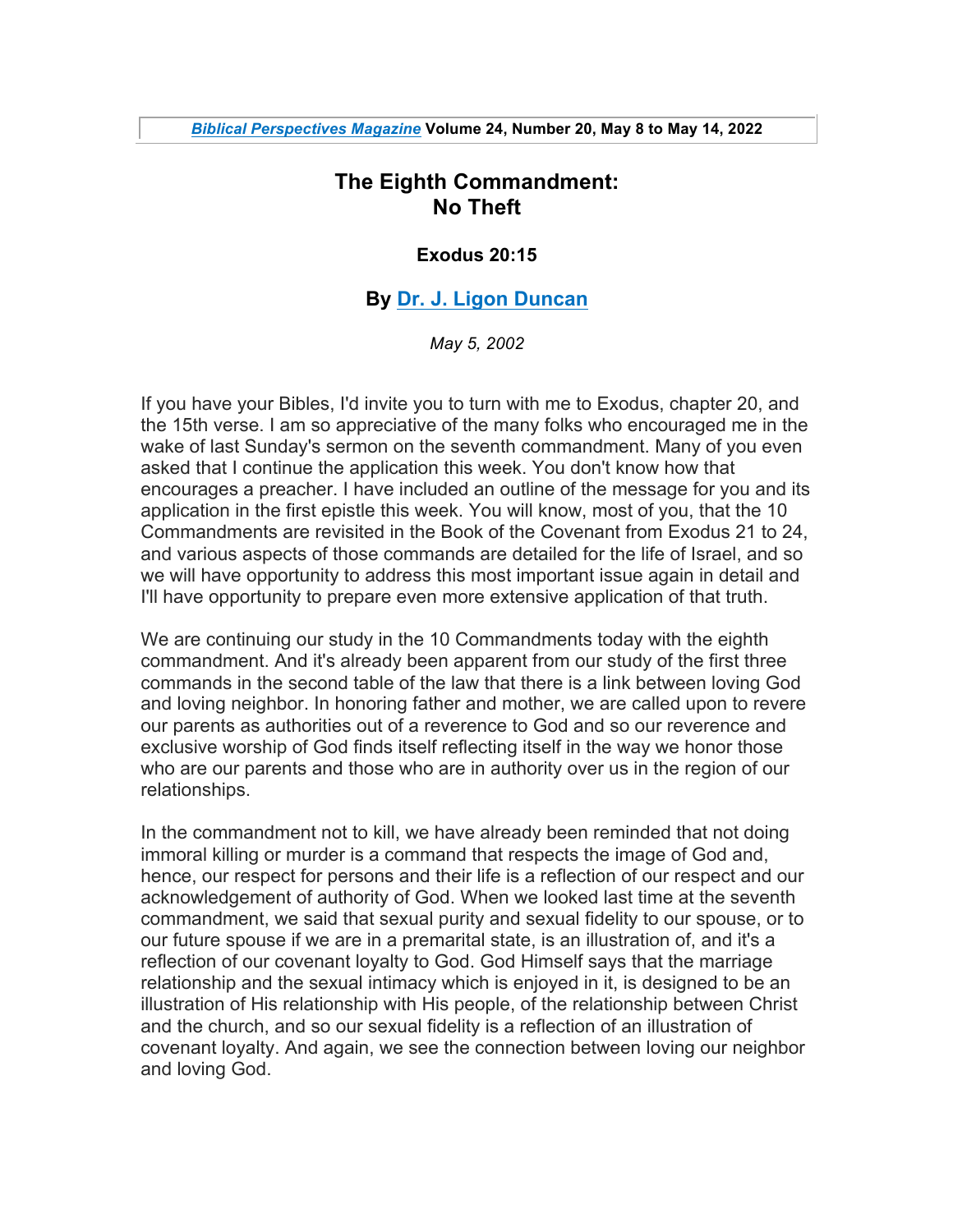Today, we turn to the eighth command, the fourth commandment of the second table that speaks of our respect for our neighbor's person and property. If we really believe in God's providence, if we really believe that our neighbor is made in the image of God, if we really care about the community more than we care about ourselves, then we will never distrust God's providence so as to take from someone else something that does not belong to us. We will never steal from our neighbor to provide for our own. We will never do injury to our neighbor's welfare, knowing that he's an image-bearer, knowing that the sin is a sin against the community, knowing that God provides for us. But, you know, our culture struggles with this sin and so I want to turn your attention to God's word in Exodus 20, verse 15. Let us hear it.

"You shall not steal." Amen. And thus ends this reading of God's holy and inspired word. May He add His blessing to it. Let's pray.

Our Lord and our God, we thank You for Your word. Teach us by it this day, we pray, in Jesus' name. Amen

There are over 10 million acts of theft and robbery in the United States alone every year. The crime statistics and the public cost of stealing and robbery are, in light of those kinds of numbers, enormous. But I want to zero in today on the ways we are most likely to break this commandment ourselves. It's easy to get indignant at them, out there, those who are flagrantly violating the statutes and laws of our society in thievery and robbery and stealing and such, and excuse ourselves. My focus is going to be on Christians, rather than society in general. I want us to look at ways that we ourselves may be participating in stealing which has become socially accepted, respectable stealing. From an Old Testament prospective, stealing is not just a crime between one individual and another. It is a crime against the whole community. It hurts the whole community. And the statistics that we can quote today show the reality of that fact when we look at the socially common forms of stealing today. We see how stealing hurts not just individuals, but the whole society. The IRS estimates that about \$20 billion a year is unpaid in taxes because of the underreporting of income. I am told that \$40 billion a year is stolen from employers, not by shoplifters, not by thieves breaking in, but by their own employees. Ten times more is stolen from American businesses by employees than is stolen in street crime. It is stolen by lying about hours, by making personal long distance calls on company time and charge, by taking supplies from the company, by stealing goods from the company, by the abuse of expense accounts and a whole host of other ways. And I am also told, and I find this number hard to believe, that \$350 billion a year is lost to business through the reporting of dishonest sick days by employees. Whatever the precise accuracy of those numbers, it is clear that stealing has community effects. All of this harms the whole community. In fact, American business reports that goods and services are approximately 15% higher than they would be were stealing not so epidemic.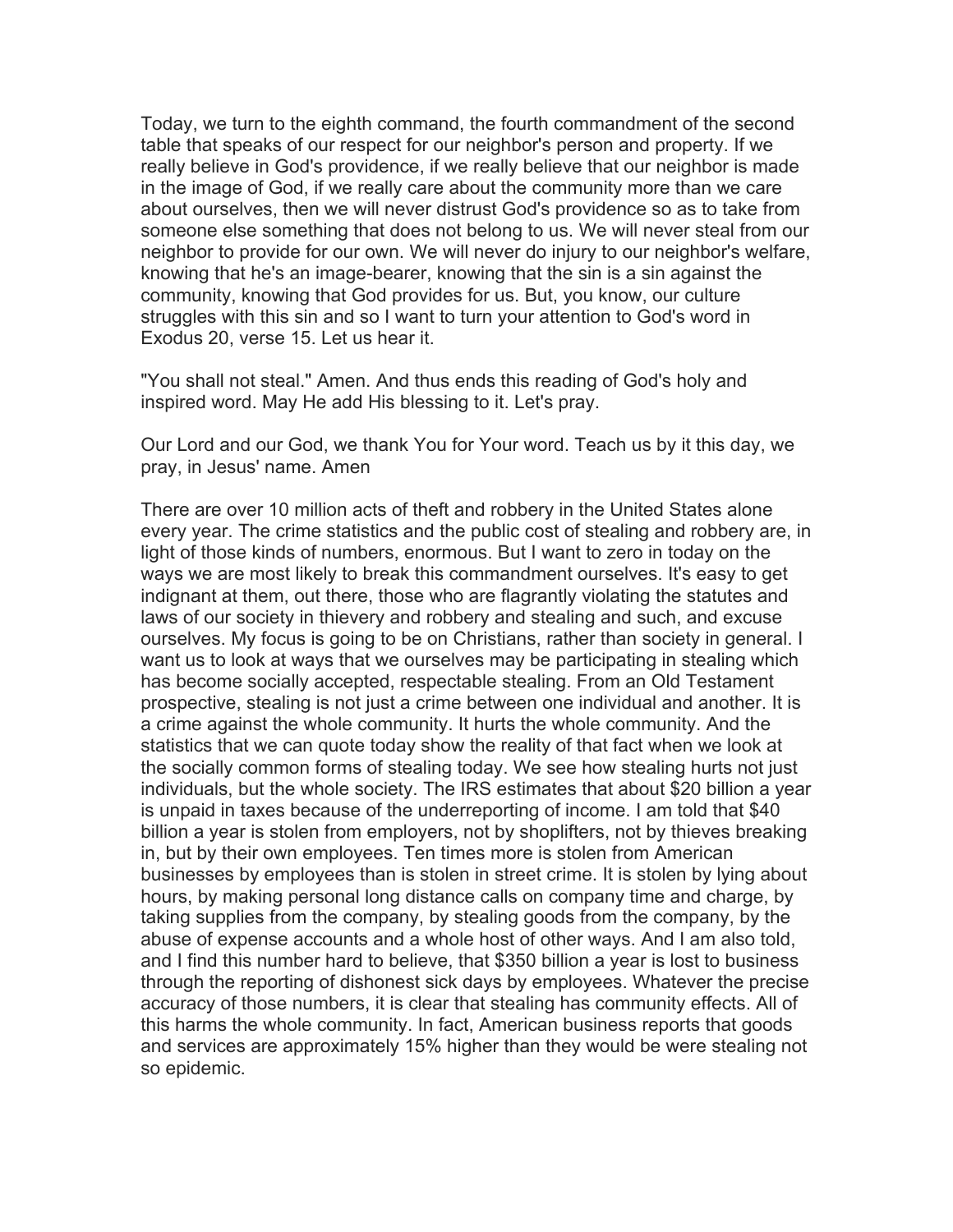Now, what I'd like to do today, is to look with you at the specific meaning of this Old Testament commandment here in Exodus 20, verse 15, and especially its applications in the Old Testament. Then I'd like to look with you very briefly at what the New Testament says about this command. Then I'd like to look at several specific contemporary applications of this commandment for us as Christians. I'd like to look at several reasons why we break this commandment and then I'd like to look at the solution to the problem. Let's begin in the Old Testament, right here in Exodus, chapter 20, verse 15, and let me go ahead and ask you to open your Bibles to Exodus 21 and 22.

### **I. The Old Testament on stealing.**

As we look at the commandment, "You shall not steal," you will notice that it doesn't say what you won't steal, it doesn't say when you won't steal, it doesn't say from whom you won't steal, and it doesn't say why. It is a generic command. There is no object. And the reason that it doesn't tell what, when, from whom, or why you shouldn't steal is because it intends to enforce this: you won't steal anything from anyone at any time for any reason. It's a comprehensive command. And the Old Testament teaching indicates that because the believer trusts in the providence of God, and trusts in His kind provision for us in all things, so also we will refuse to take what is not ours from others. We won't take persons who don't belong to us, we won't take money, we won't take goods, we won't take land, and we won't take the fruit of the other's labor. In other words, in the Old Testament, stealing is a sin against God's providence. It is a sign that you don't trust that God will provide for you. It is a sin against the image of God in man because it does harm to a person created in the image of God and it's a sin against the community because it hurts the whole community.

The term which is used in the eighth command is, "You shall not take anything by stealth," but as I said, the Old Testament applies it broadly. Let me give you several examples. Look with me, beginning in Exodus 21:16, and see some of these examples. First of all, this command forbids kidnapping. It forbids person stealing, man stealing. It's not just, you can't take things, it's you can't take people. "He who kidnaps a man," Exodus 21:16, "whether he sells him or he is found in his possession, shall surely be put to death." Man stealing was punishable by death under Hebrew law.

Secondly, look at Exodus 22, verse 1. This command forbids stealing animals. If a man steals an ox or a sheep and slaughters it or sells it, he shall pay five oxen for the ox and four sheep for the sheep. And so the law forbids the stealing of livestock animals. Note also that the law requires five-fold restitution for a stolen ox, who has been slaughtered or sold, and four-fold restitution for a stolen sheep that has been slaughtered or sold, indicating the relative value of those two domestic animals.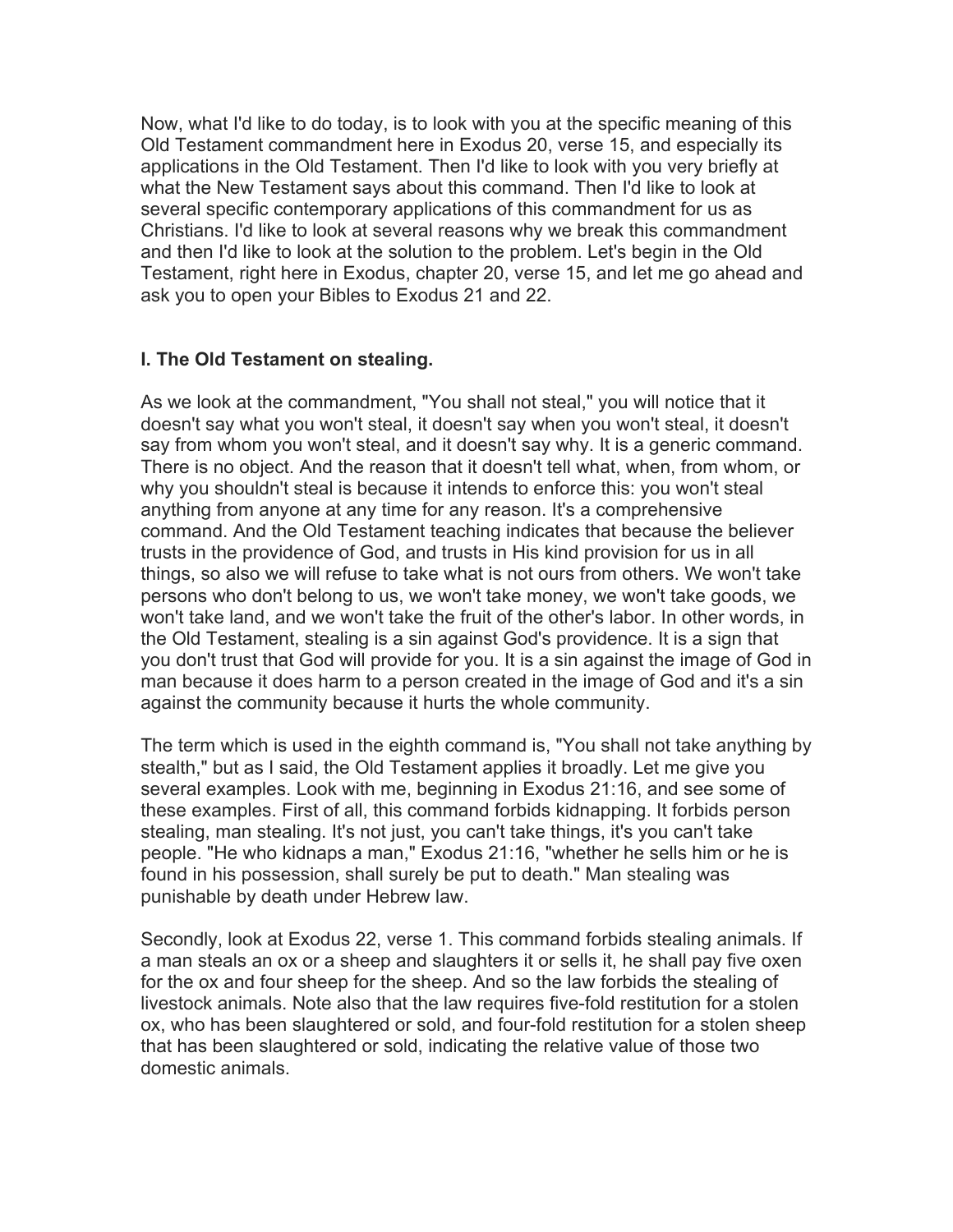Thirdly, look at Exodus 22:2. The Law of Moses even allowed you to use lethal force to repel a burglar at night. A night burglar coming in to your household came in literally at his own peril. You could kill him and you were not guilty of manslaughter or any kind of homicide. He was on his own if he came into your house at night. Exodus 22:3, "If a thief is caught while breaking in and is struck so that he dies, there will be no blood guiltiness on his account." Notice that the Old Testament demands either restitution or slavery as the penalty for theft. If you had money that you could pay over and above what you had stolen for restitution, you did it that way. If you didn't, slavery was the response until the debt had been restored. Exodus 22:4.

You see that double restitution is required for the theft of livestock here when it found in the person's possession. It hasn't been slaughtered, it hasn't been sold. You have a person who has stolen it. You find them with it. Even if everything is all right, the person has to do double restitution. The point of this tort is designed to make the injured party whole and to make sure that crime doesn't pay. You're not left off where you were if you did the stealing. You are worse off if you did the stealing and got caught, whereas the one who is the victim is not worse off, ideally. The tort is designed to make sure that he's whole and that things have been set right with him.

Sixth, if you look at Exodus 22, verses 5 and 6, you'll see a requisite for restitution if one of your animals gets loose in your neighbor's fields or vineyards and messes it up, you have to make restitution to your neighbor from the best of your fields and vineyards. Exodus 22:6. You are required to make restitution to your neighbor if you have caused him loss by a fire that you for responsible for starting.

Exodus 22, verses 7 through 15, allows for judges to assign restitution to neighbors when one's goods or livestock are kept by a neighbor, but lost or stolen while they are in his keeping. In fact, the neighbor may be required by the judge to make restitution even for something that he was holding for you that was stolen.

Then, if you turn forward with me to Leviticus and we'll look at Leviticus, chapter 6 and Leviticus, chapter 19. Just a few examples of how comprehensive the application of the command, "you shall not steal" is in the Old Testament. Leviticus 6, verses 2 through 7. If you steal from a fellow Israelite or even if you failed to return an item that you found that didn't belong to you, or if you participated in extortion of some sort, this was punishable by restitution plus 20% plus a guilt offering. Notice again that stealing becomes expensive business if you're caught.

Finally, turn forward to Leviticus 19, verse 13. This commandment even required fair treatment of domestic help. The eighth commandment requires a fair and generous of low-income help. Listen to Leviticus 19:13, "You shall not oppress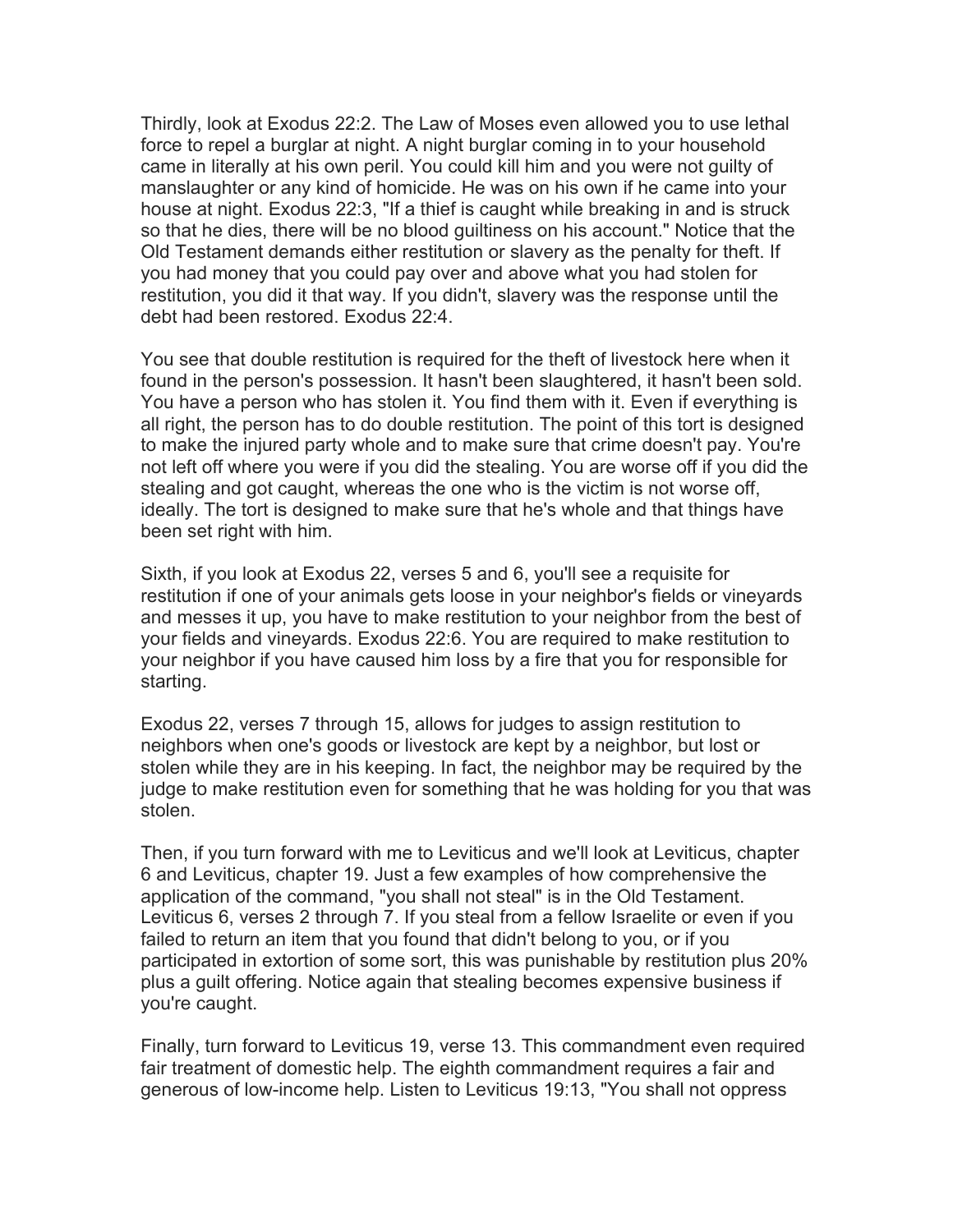your neighbor nor rob him. The wages of a hired man are not to remain with you all night until morning." You get the point. If people are living hand to mouth, and you pay them cash or you barter in goods, and you hold that payment overnight, that could be critical in their case, living hand to mouth. It would give you real power over them, a little pull. But you're not to do it. You are to pay them in a timely fashion. In short, the Old Testament forbids all manner of stealing under this command, burglary, kidnapping, robbery, stealing, theft, white-collar crime, and wrongful treatment of people in economic relationships. It requires that we respect our neighbor's life, liberty and property. Yes, this commandment establishes property rights. And in sum, God is commanding us in His word here to refrain from any manner of depriving our neighbor what belongs to him, whether it's his life or whether it's his property. Now, there's the Old Testament.

#### **II. Stealing in the New Testament.**

How does the New Testament apply this commandment? Well, it applies it in many different ways and different passages, but let's start off in Matthew 19:18. And I just want you to see two or three things that the New Testament does with this command. If the Old Testament saw this command as a command, or as a sin which was a sin against providence and against the image of God in man and against the community, the New Testament does as well. But in addition to that, the New Testament sees this command as a contradiction of our conversion and profession of faith in Christ. And the New Testament sees this sin as indicative of a heart problem. If you're stealing, it's a heart problem. And so Christians are counseled to take this command with sober earnestness, realizing that their obedience is a product of grace in their lives and it's an evidence of their conversion and it's essential to their witness to the world around them.

Let's look at several New Testament passages that appeal to this command and explain this command and expound the command and apply the command. Let's start with Jesus in Matthew 19. He's talking to the rich, young ruler and in the course of that conversation He makes it clear to us that "Do not steal" is one of the commands that a kingdom member must keep. This command is repeated and it's viewed as binding and authoritative in the New Testament and here's one example of it. Matthew 19:18, the rich, young ruler responds to Jesus, "Which one of the commandments do I need to keep in order to inherit eternal life?" Jesus responds by saying, "You shall not commit murder, you shall not commit adultery, you shall not steal, you shall not bear false witness." He summarizes the second table of the law. That's what you must keep to be a kingdom citizen. Paul does the same thing in Romans 13:9, where he includes "Do not steal" among the commands that the new covenant believer must obey, "You shall not commit adultery, you shall not murder, you shall not steal, you shall not covet, or if there is any other commandment, it is summed up in this saying: You shall love your neighbor as yourself." And so Paul connects the command for neighbor love with the command, "You shall not steal."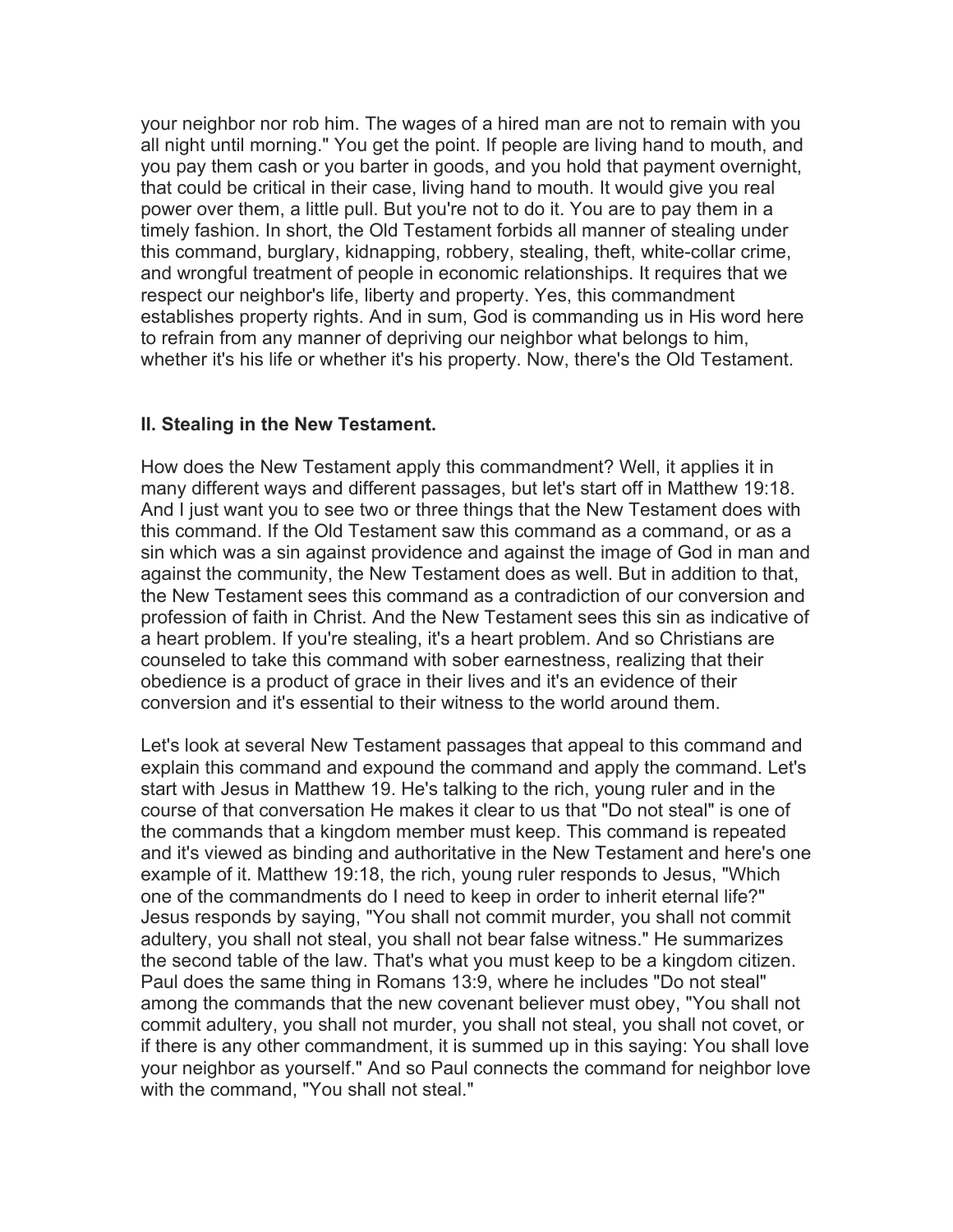In Luke 3:14, John the Baptist in his preaching also required obedience to this command. You remember the soldiers that come up to John and they say, we believe this message of repentance that you are preaching and we want to repent of our sins and we want to follow you and we want to follow after the righteousness of God. And what does John say to them? Luke 3:14, "Don't steal from people anymore, then." You really want to show that you have repented, stop stealing from people. So, the New Testament repeats this command and views it as binding and authoritative.

Secondly, the New Testament views obedience to this command as part of the life-change that comes when God gives you new life in Jesus Christ, when someone is regenerated by the grace of God, when someone is changed by the Holy Spirit. For instance, turn to Ephesians 4:28. Paul, in contrasting the way we were and the way we are now in Jesus Christ, says this, "He who steals must steal no longer, but rather he must labor, performing with his own hands what is good so that he will have something to share with the one who has need." He's contrasting the way some Christians were before they met Christ, embraced Him, and were saved by Him, and the way they are as those who are filled by the Spirit. He says the same things to Christian slaves in Titus 2:8-10. "Remember," he says to those slaves, "Don't pilfer, but show all good faith so that you adorn the doctrine of God our Savior in every respect." In other words, he is saying to these Christian slaves, the fact that you refrain from stealing from your master will be a witness to your master for the truth of your conversion and to the grace of our God and savior.

Peter draws the same attention to this matter in First Peter 4:15 and Paul does in First Corinthians 6:10, as well. Remember, he says "That thieves and covetous and drunkards and revilers and swindlers will not inherit the kingdom of God," and then what does he say? "Such were some of you, but not now." Many of you, he's looking out at the Corinthian congregation, "were thieves and swindlers. Not any more." You've been changed. Once, no longer.

So the New Testament expects a change in the believer in this regard and the New Testament applies this commandment comprehensively and spiritually. It will apply aspects of the Old Testament command, for instance, to the payment of elders and preachers. It will apply this command to false teachers, like Jesus does in John 10:1 when He says, "Truly, truly, I say to you that he who does not enter in by the door of the fold of the sheep but climbs in some other way, he is a thief and a robber." Someone who tries to come into the sheepfold of the kingdom of God some other way than the door of the sheep through Jesus Christ, and to teach some other way of salvation or some other way of life is a thief, He says. He calls false teachers "thieves". They're spiritual thieves. So the New Testament has a very broad application of this command.

So far we've seen the Old Testament has a broad application of the command.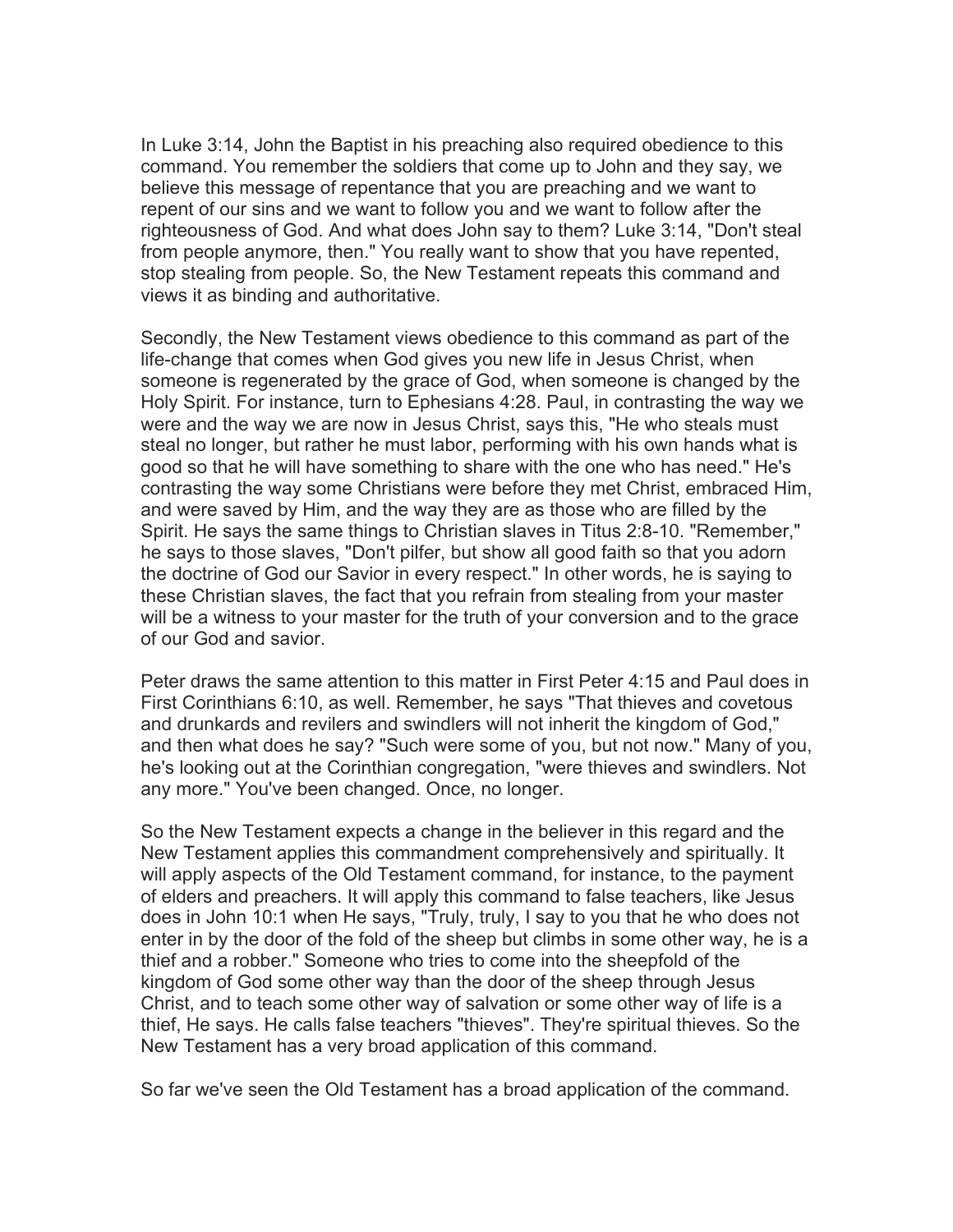Then we've seen that the New Testament still sees the command as binding, sees it relevant to Christians. In fact, Paul will warn Christians about this. The New Testament doesn't see stealing as only a pagan problem. It is a problem for Christians. The New Testament recognizes that there are believers that struggle with this sin and so it applies God's word to believers.

#### **III. Stealing in our everyday life, today.**

So let's look at some specific contemporary applications of t his command. I'd like you to think about five today. First, there's cheating in school. I bet you weren't expecting that. We've been talking about the stealing of persons and goods and money and property of various sorts and livestock, but we haven't talked about stealing a person's ideas, but that's what cheating is. Cheating steals other's labor and product and ideas for our own selfish interests. It is a sin against the image of God. It's a sin against the community. It defrauds our teachers, it defrauds our classmates, it defrauds ourselves because we rob ourselves of the proper opportunity of learning, and yet in poll after poll, students, many of them in religious schools, say that they cheat. If you have a cheating problem today, you're breaking the eighth commandment, and that's serious.

Secondly, defrauding others in business. Stealing in business, defrauding others in business, destroys our witness, and we can do it in a lot of ways. We can defraud others in business through not paying bills. We can defraud others in business by dealing wrongly with employees or clients. We can be involved in shady deals. We can have generally unethical business practices. There is a story of Richard Halverson, the former chaplain of the U. S. Senate who was meeting with a Christian businessman who owned a number of automobile dealerships somewhere in the Virginia/Maryland area, and the man came to him and he said, "Dr Halverson, I want to be a witness to Christ. I think that I'm going to buy a number of New Testaments and we're going to hand them out to all my employees and we're going to hand them out to all the people who come and visit my automobile dealerships." Well, unfortunately this businessman was rather known in the Washington, DC, area as a person who didn't treat his employees well and oftentimes didn't treat his clients well. And Richard Halverson, I don't know how he got the braveness to say this, but he just said, "Brother, you know, it might be better, instead of handing out New Testaments, if you treated your employees right and you dealt honestly with those who came to do business with you. That would be a better witness." It's a great idea to hand out new testaments, but you've got to be honest in your business dealings to be a good witness. Defrauding others in business destroys our witness.

Gambling is a violation of this commandment. Gambling always, not sometimes, gambling always hurts ourselves and hurts our neighbors. It hurts ourselves if we lose. It hurts our neighbors if we win. For gambling is not built on a principle of 'win-win.' It's 'win-lose.' And it's not only 'win-lose,' it's thousands must lose for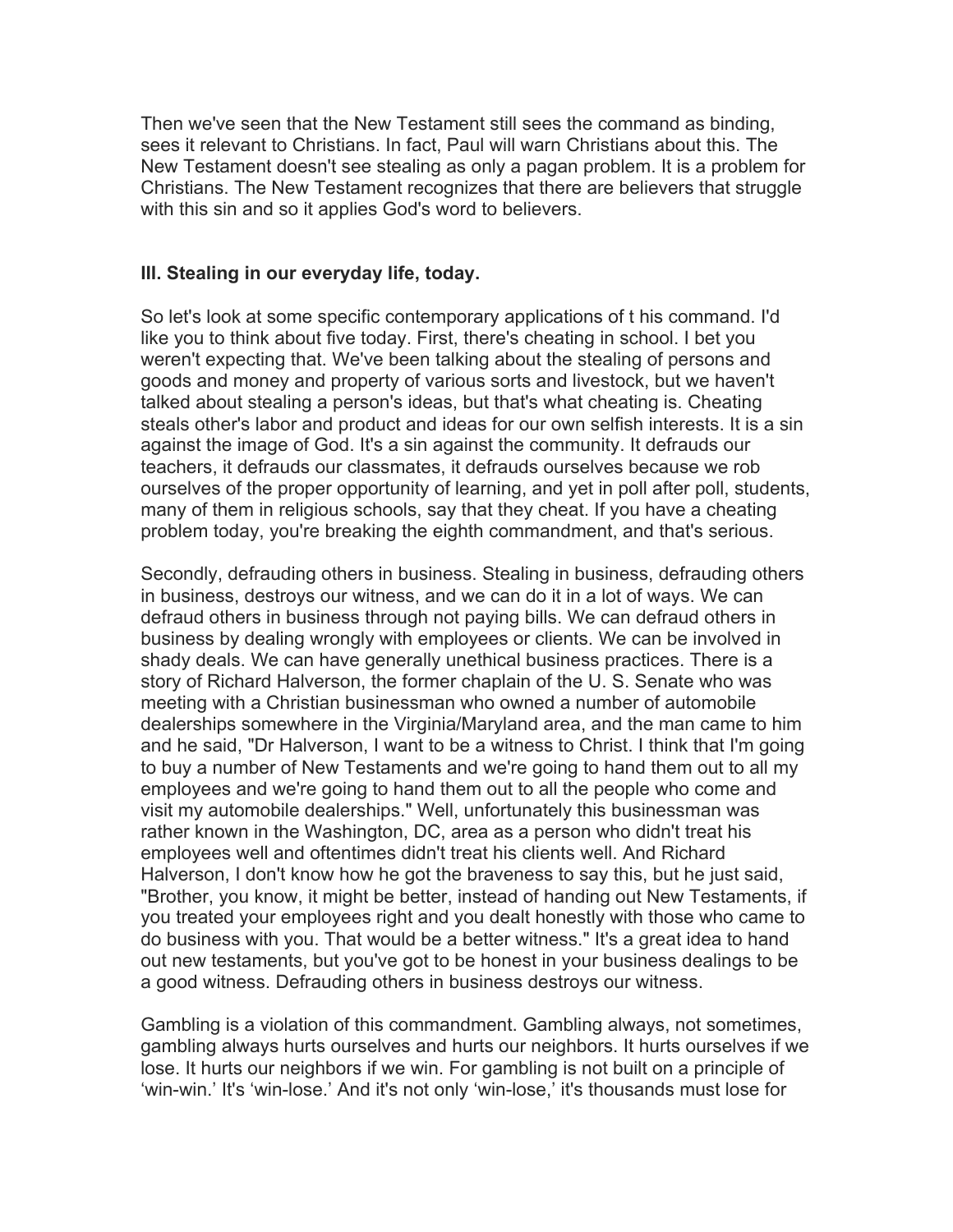one to win. It always hurts ourselves and hurts our neighbors. The principle of gambling is totally different from the stock market. Some people often say that the stock market is nothing more than gambling. Wrong! Totally different principles. Not that everything in the stock market is perfect, but listen, gambling is pure redistribution. It takes from others and gives to one or a few. The stock market is wealth-creation, but everybody usually benefits together. Your doing well oftentimes helps others do better in the market. Wealth-creation is totally different from redistribution. Conservatives hate redistribution when the government does it. But they'll often defend redistribution under the rubric of gambling. In gambling, for one person to do well, thousands must lose. In gambling, those who are least able to afford it are most injured. Gambling preys on the poor and harms those who are least able to afford it.

I'll never forget standing in a local hospital and listening to one of the orderlies talk to another orderly. His plan was to pick up his paycheck from the cashier window, cash it, head straight to the boats, and hope that his wife didn't find out. And I thought, "Now there's a family that's going to go hungry this week, if that guy is heading to the boats." Gambling stokes an inordinate desire for wealth without work. And it breaks the nexus of work, providence, and need which are set forth in the bible, and replaces it with an unholy trinity. Look, in the Bible, here's the principle: You work, God provides, your needs are met. Gambling replaces work, providence, needs, with risks, fate or chance and riches. You risk something depending totally on fate or chance and odds that the thickest numbskull in the world would not. And you risk it for needs to be met? No. For riches. You see, it stokes an inordinate desire and it replaces the work, providence, needs nexus with risk, fate, and riches.

A fourth area of application: taking advantage of the poor. How do you treat your domestic help? How do you treat low-income help that you employ? Do you treat them right? Pay them a fair wage? Think about their needs? Pitch in when they are in need? Give them appropriate vacation? Care for them when they are sick? Do you take care of your health? Do you love your neighbor as yourself? Even when they're poor?

One last area. Christian giving. Will a man rob God? Yes, by tithes and offerings. Malachi, chapter 3 says that we rob God when we are not faithful in our giving. Have you heard the Paul Harvey story about the lady who dug a turkey out of her freezer that had been in there for 23 years? She calls up the Butterball Turkey hotline. She wants to know whether that turkey is still edible after 23 years. Well, the butterball turkey hotline man had the answer. If it had been at zero degrees for 23 years, yes it was safe and edible, but it would taste like cardboard. Throw it away. Her response, "Good, that's what I thought. We'll give it to the church." Is that your attitude in giving to the church? The leftovers? And I know, I know, some of you are saying, but tithes and offerings, that's Old Testament. Well, let me just grant that for a second. I'm not even going to make the argument right now. Tithes and offerings, that's Old Testament. It illustrates for you what the Old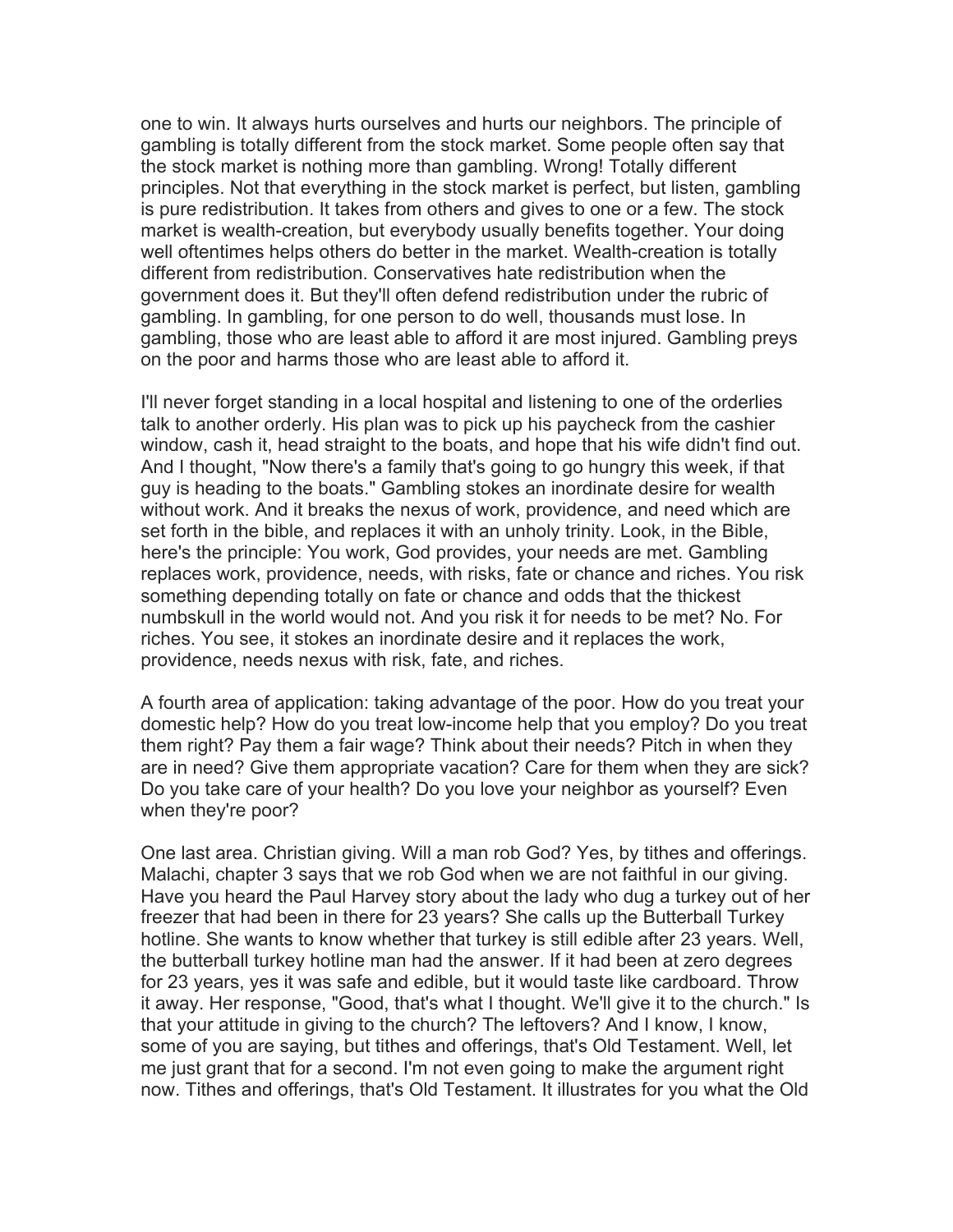Testament saint gave.

So let me ask you a question. In the New Testament, does that mean you give less or more? What's the principle of application to the New Testament? Is the law less comprehensive in the New Testament or more? It's always more. Um, now you're thinking about going back to the Old Testament tithe. Are you robbing God? You need to make that right today.

Why do people break this commandment? I think there are a lot of reasons. Let me give you six. Some people break this commandment because they fail to believe that God will provide for them. You know, they're in a pinch, and they need to break this commandment in order to provide for their needs because God's not going to provide for them. You see, this sin can be a sin against God's providence. It can be saying, "Lord, I don't trust You enough that if I work and do the best I can, that You'll provide for my needs, so I've got to take something that doesn't belong to me. It's a sin against God's providence. In many cases, it's a matter of greed and envy. Our culture stokes envy. We want what our neighbor has. We think that we are entitled to what our neighbor has. And that sense of entitlement leads people to think that they can take anything that they want. You know the story of the little boy who was caught stealing at school? Stole some pencils. His daddy brought him home and said, son, why in the world did you do that. I can just bring you some pencils home from work. We have a sense of entitlement. Those who do this sin fail to appreciate the image of God in man. Ever been stolen from? Have you ever been robbed or had your home broken into? You know how violated you feel, you know how insecure you feel when that's happened. Maybe it's been a place where you've been for many years and you've been comfortable. Suddenly you don't feel comfortable there. It's sin against the image of God in man. You've taken the dignity of another person away. Think of it in the Old Testament culture, in a peasant-wandering culture, to steal from somebody could have literally threatened their lives. It may have been the difference between them being able to feed their children. Can you imagine going and stealing food from a woman in Afghanistan today? You're endangering her babies by doing that. This sin is always a sin against the dignity of other people.

It can also be an instinctive act of self-interest in a moment of panic. You know, if I don't do this, I'm really going to lose big time and so, it's okay for me to steal in this moment. Bill Bright tells the story of Campus Crusade trying to sell some property in California. They had bought some other property, they were moved into it, they hadn't sold the old property. They were coming up on some bills they were going to have a hard time paying, and they had Christian businessmen say, "Look, just default on it. Just default on it." And Bill said, "I'm not going to do that. It's bad witness. We pay our bills. We're not going to defraud, I'm not going to panic in the face of a problem."

Fifth. Some people do this sin because they place self over the community. They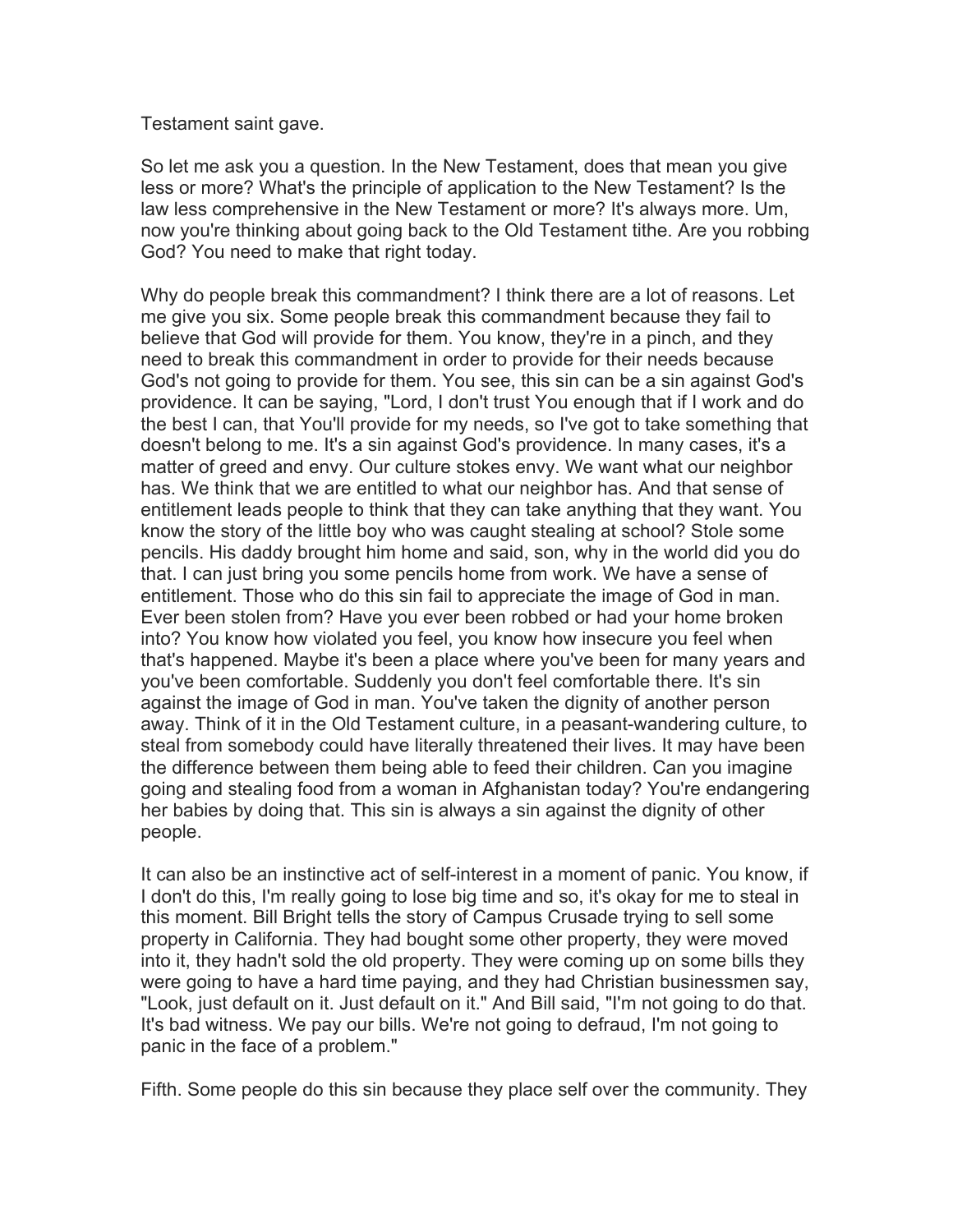think they're more important than the community. They think maybe they're more important than another individual; maybe they have a greater need than the community has for that. The community will never miss it.

And finally, some people do this sin just because they want to do something illegal. Did you ever vandalize something? Ever taken something just for the shear fun of taking. Augustine, one of the three greatest theologians in the history of the Christian church, tells what he did when he was a teenager. In his confessions, he tells the story of how he and some of his teenage cronies went and stole from a neighbor's pear tree. They got so many pears that they couldn't hold any more. They had their arms filled with pears. He said they each took just a few bites and threw them away to the pigs. Why? Because it wasn't the pears they were after. They just wanted to enjoy breaking the law. And there are a lot of young people today that do just that. And the Bible says that's a serious sin. In fact, Jesus says, in Matthew 15, verse 19, "That it is out of the heart that comes thefts."

The problem of stealing, the problem of a violation of the eighth commandment, is a matter of the heart and so the solution is found in the heart with Jesus Christ. If you, in thinking through some of the applications of this sin today, realize that you are a thief, that there is a pattern of stealing in your life, it may be respectable stealing, it may be secret stealing, it may never have been uncovered by anybody else, but there's a pattern in your life, then there's only one solution. That solution is the grace of God in Jesus Christ. You know, it's interesting, isn't it, that there were two thieves once, one on each side of the savior, and one of them, one of them saw his sin and when he saw his sin, he ran to the Savior and he said to Him, "Don't forget me when You come into Your kingdom" and to that changed thief Jesus said, "Today you will be with Me in paradise". Let's pray.

Our Lord and our God, we ask that You would teach us our own sin by the commandments and then that You would teach us to run to the Savior by the commandments and then You would teach us how gentle and good Your commands are and to trust in You. This we ask in Jesus' name. Amen.

#### *©2013 First Presbyterian Church.*

*This transcribed message has been lightly edited and formatted for the Web site. No attempt has been made, however, to alter the basic extemporaneous delivery style, or to produce a grammatically accurate, publication-ready manuscript conforming to an established style template.*

*Should there be questions regarding grammar or theological content, the reader should presume any website error to be with the webmaster/transcriber/editor rather than with*